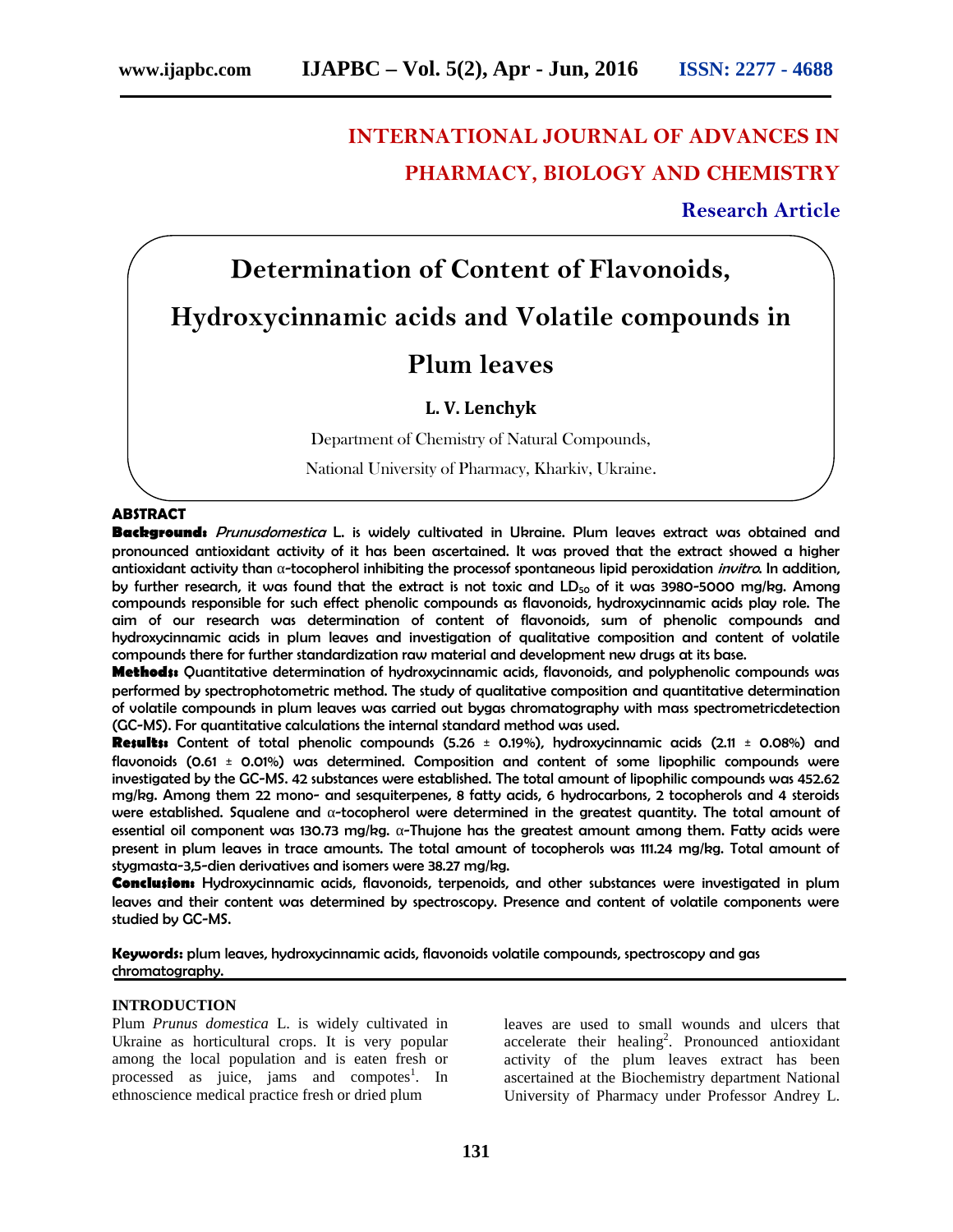Zagayko supervision<sup>3</sup>. It was proved that the extract showed a higher antioxidant activity than tocopherol inhibiting the process of spontaneous lipid peroxidation *in vitro*. In addition, by further research, it was found that the extract is not toxic and  $LD_{50}$  of it was 3980-5000 mg/kg<sup>4</sup>. Among compounds responsible for such effect phenolic compounds as flavonoids, hydroxycinnamic acids and other, play role. Composition and content of such phenolic  $compounds$  in extract has been investigated<sup>5</sup>. Determination of content of phenolic and other biologically active compounds in plum leaves is necessary for further standardization of plant raw material and preparing project of Ukrainian Pharmacopoeia monograph for *Prunus domestica* leaves. In addition, composition of volatile compounds of Ukrainian plume lives has not been studied in detail yet.

The aim of our research was determination of content of flavonoids, sum of phenolic compounds and hydroxycinnamic acids and investigation of qualitative composition and content of volatile compounds in plum leaves for further standardization raw material and development new drugs at its base.

#### **MATERIAL AND METHODS**

In September 2014 *Prunus domestica* leaves were collected in the farm garden, in a village called Liptsy, Kharkiv region of Ukraine. Plant raw material was dried and grinded. The study of phenolic compounds was carried out by one- and two-dimensional paper chromatograms (PC) in solvent systems: n-butanol-acetic acid anhydrous water (4:1:2), 15% acetic acid. Chromatogram was viewed in UV light before and after treating by ammonia solution, 1% alcoholic solution of aluminum chloride and 3% solution of iron chloride. Quantitative determination of hydroxycinnamic acids, flavonoids, and polyphenolic compounds was performed by spectrophotometric method. Absorbance was measured in the cuvette with a layer thickness of 10 mm on a spectrophotometer Hewlett Pack rd 8453. The measurements were carried out 5 times. Statistical analysis of the results was performed according to the requirements of  $SPU^6$ .

Quantitative determination of hydroxycinnamic acids was calculated as chlorogenic acid equivalent in % of dried plant raw material. Maximum absorption of chlorogenic acid reference solution occurred at 327 nm, so the measurements were carried out at this wavelength by modified method<sup>7</sup>.

About 1.00 g (accurate weight) *Prunus domestica* leaves was placed in 100 ml flask and 70 ml of 20% alcohol was added. The flask was joined to condenser and heated on a water bath for 1 hour. Extraction was

carried out twice. Extracts were cooled, filtered through a paper filter, quantitatively transferred to a 200 ml volumetric flask. The volume of filtrate in a volumetric flask was leaded to the mark by 20% alcohol and mixed (solution A).

3 ml of solution A were placed in 50 ml volumetric flask and was leaded to the mark by 20% alcohol. Absorbance of the solution was measured on Hewlett Pack rd 8453 spectrophotometer at a wavelength of 327 nm against 20% ethanol blank. Content of hydroxycinnamic acid  $(X, %)$  was calculated by a formula:

$$
X = \frac{A \cdot 200 \cdot 50 \cdot 100}{E_{1-1} \cdot m \cdot 3 \cdot (100 - W)}
$$

Where,

 $A -$  absorption of the studied solution;  $1$  –  $$ specific absorption rate of chlorogenic acid, which is equal to 531;  $m$  – weight of the plant material, g;  $W$  – the loss in weight at drying, %.

To choose the method of quantitative determination of flavonoids in plum leaves, we have analyzed the spectrum of 70% alcohol extract of the plum leaves. It was found that according to absorption maxima of the plum leaves extract due to overlaying of more intense absorption bands by accompanying substances determination of content of flavonoids by direct spectrophotometry inappropriate. By using spectrophotometric method based on the reaction of complexation flavonoid aglycone with aluminum chloride, there was a Bathochromic shift of the absorption band of flavonoids from 330-350 to 390- 420 nm. Adding alcohol solution of aluminum chloride allowed to exclude the impact of accompanying substances. Maximum of absorption band of flavonoids appeared at 417 nm, which allowed carrying out analysis at this wavelength. Thereby quantitative determination of flavonoids in plum leaves was carried out by known method of State Pharmacopoeia of the USSR XI ed and calculated as rutin equivalent in % of dried plant raw material<sup>8</sup>.

The determination of phenolic compounds in plum leaves calculated as gallic acid equivalent was performed by modified method<sup>9</sup>.

10,0 g of plum leaves, accurately weighed was placed into flask, 150 ml of water was added and condenser was connected. Extraction was carried out during 2 hours on the water bath twice with new portion of water. Extracts were cooled, filtered through a paper filter, united and concentrated to 200-250 ml and filtered in volumetric flask capacity 250 ml. The volume of filtrate in a volumetric flask was leaded to the mark by water (solution A).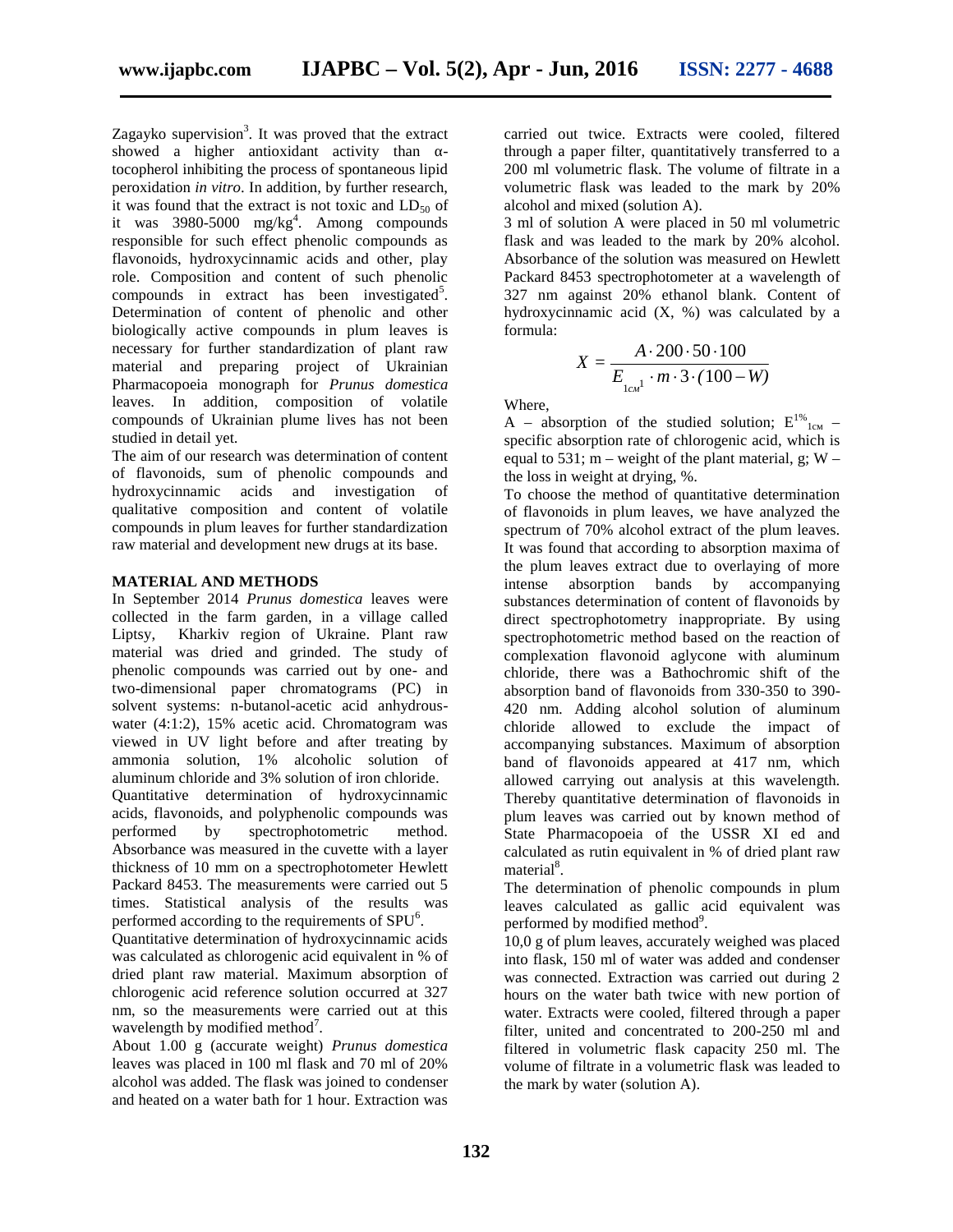1,0 ml of the solution A was placed to a volumetric flask capacity 25 ml and leaded to the mark by 40% ethanol. 1 ml of the obtained solution was placed to a volumetric flask capacity 25 ml and was leaded to the mark by the same solvent.

Absorbance of the solution was measured at a wavelength of 271 nm against 40% ethanol blank. The content of phenolic compounds in % was calculated by a formula:

$$
X = \frac{A \cdot 250 \cdot 25 \cdot 25 \cdot 100}{540 \cdot m \cdot 1 \cdot 1 \cdot (100 - w)},
$$

Where,  $A -$  absorption of the studied solution; m – weight of the plant material, g; *w*– the loss in weight at drying, %; 540 – coefficient of specific absorbance of 40% alcohol gallic acid solution at a wavelength of 271 nm.

The study of qualitative composition and quantitative determination of volatile compounds in plum leaves was carried out by gas chromatography with mass spectrometric detection (GC-MS). For quantitative calculations the internal standard method was used $^{10}$ . Accurately weighed sample of dried plum leaves (0.05 g) was placed in a 2 ml vial and the internal standard (50 μg of tridecane in hexane) was added and filled up with 0.6 ml of methylene chloride. The sample was incubated for 3 hours at a temperature 50°C in ultrasonic extractor. The extract was decanted into a 2 ml vial, and concentrated by blowing (100 ml/min) ultra-pure nitrogen until the residual volume of extract was 10 μl.

Injection of sample  $(3 \mu l)$  in a chromatographic column was carried out splitless. Analysis was carried out on Agilent Technologies 6890 chromatograph with mass spectrometric detector 5973; chromatography column - DB-5, capillary external diameter - 0.25 mm and a length - 30 m; the rate of carrier gas (helium) was 1.2 ml/min; heater temperature to sample introduction was 250°C; temperature of thermostat was programmed from 50 to 320 °C with a speed of 4 °C/min.

For components identification library of mass spectra NIST05 and WILEY 2007 with a total number of spectra more than 470,000 in conjunction with programs for the identification the AMDIS and NIST was used. Calculation of components content (mg/kg) was carried out by the formula:

$$
= P_1 \cdot 50 \cdot / P_2 \text{ m}.
$$

Where is:

 $P_1$  - The peak area of the tested substance;  $P_2$  - the peak area of the standard; 50 – mass of internal standard (μg), injected into the sample; m– sample mass (g).

The statistical processing of results was carried out using package Statistica 6.0. The error does not exceed 5%.

#### **RESULTS**

After investigation of 50% alcohol plum leaves extract by one- and two-dimensional paper chromatography spots of brown, yellow, light blue, light violet colors were observed, which after treating by ammonia solution acquired a yellow-brown, bright yellow, bright blue, light blue, bright violet fluorescence, indicating the presence of flavonoids, hydroxycinnamic acids and other phenolic compounds. By the one-dimensional PC with reference solution of rutin and chlorogenic acid presence of these phenolic compounds in plum leaves was confirmed.

Values of flavonoids, phenolic compounds, and hydroxycinnamic acids were calculated. The content of flavonoids was  $0.61 \pm 0.01\%$ , polyphenols – 5.26  $\pm$  0.19% and hydroxycinnamic acid – 2.11  $\pm$  0.08%.

Results of determination of volatile compounds are showed in the table1. Graphical result can be seen on figure 1.

#### **DISCUSSION**

Biologically active compounds of plum leaves were investigated by PC method. Presence of flavonoids, hydroxycinnamic acids was established and among them rutin and chlorogenic acid were identified as the most abundant. Contents of hydroxycinnamic acid, flavonoids and polyphenols compounds were determined. It will be used to further standardization of the plum leaves as medicinal raw material. The total phenolic compounds and, among them, flavonoids and hydroxycinnamic acids, may play important role in determined antioxidant activity of extract obtained from plum leaves<sup>3</sup>. Antioxidant properties of flavonoids and hydroxycinnamic acids may be explained by highly mobile electrons. Experimental evidence suggests a direct relationship between antioxidant activity of flavonoids and phenolic OH groups in their molecules<sup>11,12</sup>. In addition, the antioxidant activity of phenolic compounds can be considered as a possible mechanism through which such biological effects as detoxification, adaptogenic, immunomodulatory and antitumor implemented $11, 13$ . Hydroxycinnamic acids, may influence on glucose and lipids metabolism, and rutin has wide range of pharmacological properties  $14$ , .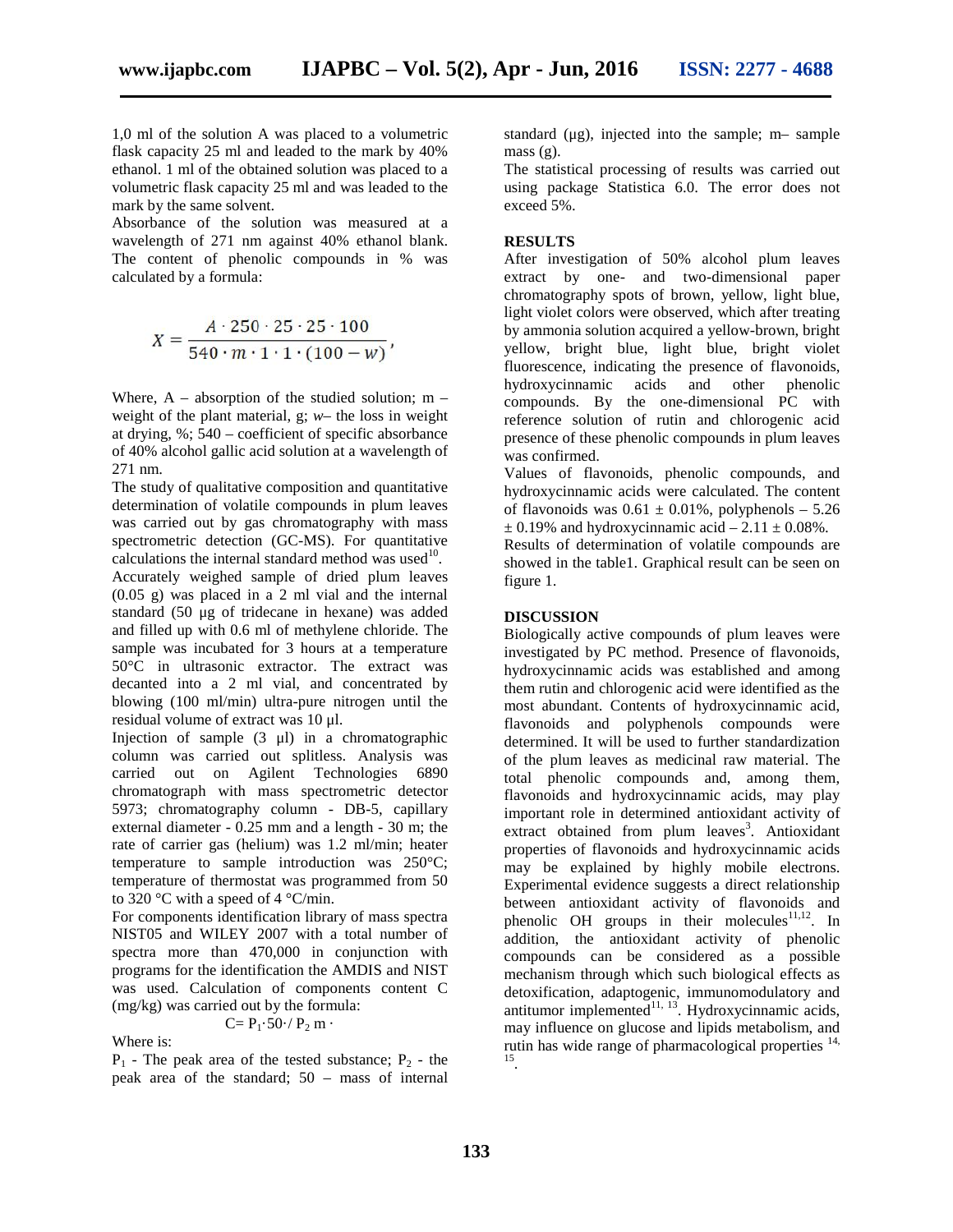| Results of determination of volatile compounds in Prunus domestica leaves |                |                                                           |                |
|---------------------------------------------------------------------------|----------------|-----------------------------------------------------------|----------------|
|                                                                           | Retention time | Name of the compound                                      | Content, mg/kg |
| $\mathbf{1}$                                                              | 6.42           | Sabinene                                                  | 1.18           |
| $\overline{c}$                                                            | 7.81           | Isopropylbenzene                                          | 0.82           |
| 3                                                                         | 7.95           | 1,8-Cineole                                               | 2.78           |
| $\overline{4}$                                                            | 8.02           | Limonene                                                  | 0.76           |
| 5                                                                         | 10.10          | -Thujone                                                  | 49.02          |
| 6                                                                         | 10.44          | -Thujone                                                  | 4.65           |
| 7                                                                         | 11.11          | Camphor                                                   | 11.15          |
| 8                                                                         | 16.60          | trans-Pinocaryl acetate                                   | 9.49           |
| 9                                                                         | 18.09          | Terpinyl acetate                                          | 6.41           |
|                                                                           |                |                                                           |                |
| 10                                                                        | 18.40          | -Cubenene                                                 | 3.34           |
| 11                                                                        | 20.41          | -Elemene                                                  | 0.48           |
| 12                                                                        | 20.73          | trans-Caryophyllene                                       | 0.42           |
| 13                                                                        | 21.02          | - Caryophyllene                                           | 6.20           |
| 14                                                                        | 21.35          | -Farnesene                                                | 0.83           |
| 15                                                                        | 22.63          | Germacrene B                                              | 1.14           |
| 16                                                                        | 23.40          | -Cadinene                                                 | 11.31          |
| 17                                                                        | 23.47          | Caryophyllene oxide                                       | 4.63           |
| 18                                                                        | 24.72          | Spatulenol                                                | 6.02           |
| 19                                                                        | 25.01          | Bisabolene epoxide                                        | 1.57           |
| 20                                                                        | 25.27          | 1,5,5,8-Tetramethyl-12-oxa bicyclo[9.1.0]dodeca-3,7-diene | 1.73           |
| 21                                                                        | 29.47          | Myristic acid,                                            | 5.11           |
| 22                                                                        | 30.79          | 6,10,14-Pentadec-2-one                                    | 1.05           |
| 23                                                                        | 31.14          | Pentadecanoic acid                                        | 3.60           |
| 24                                                                        | 31.72          | Pharnesyl acetone C                                       | 5.75           |
| 25                                                                        | 32.63          | Palmitoleic acid                                          | 0.62           |
| 26                                                                        | 32.70          | Palmitic acid                                             | 5.84           |
| 27                                                                        | 34.85          | Linoleic acid                                             | 1.11           |
| 28                                                                        | 34.85          | Linolenic acid                                            | 0.45           |
| 29                                                                        | 34.86          |                                                           | 2.99           |
| 30                                                                        | 34.95          | Oleic acid<br>Stearic acid                                | $0.60\,$       |
| 31                                                                        | 36.65          | Tricosane                                                 | 3.86           |
| 32                                                                        | 37.71          | Pentacosane                                               | 4.21           |
| 33                                                                        | 38.71          | Hexacosane                                                | 3.94           |
| 34                                                                        | 40.60          | Heptacosane                                               | 3.95           |
| 35                                                                        | 41.63          | Squalene                                                  | 124.24         |
| 36<br>37                                                                  | 42.36<br>43.65 | Nonacosane<br>- Tocopherol                                | 11.86<br>3.26  |
| 38                                                                        | 43.73          | Stygmasta-3,5-dien (isomer)                               | 2.10           |
| 39                                                                        | 44.03          | Stygmasta-3,5-dien                                        | 32.71          |
| 40                                                                        | 44.32          | -Tocopherol                                               | 107.98         |
| 41                                                                        | 45.93          | Stygmasta -4,22- dien -7-on                               | 2.41           |
| 42                                                                        | 46.01          | Stygmasta -4- n-3- n                                      | 1.05           |

**Table 1**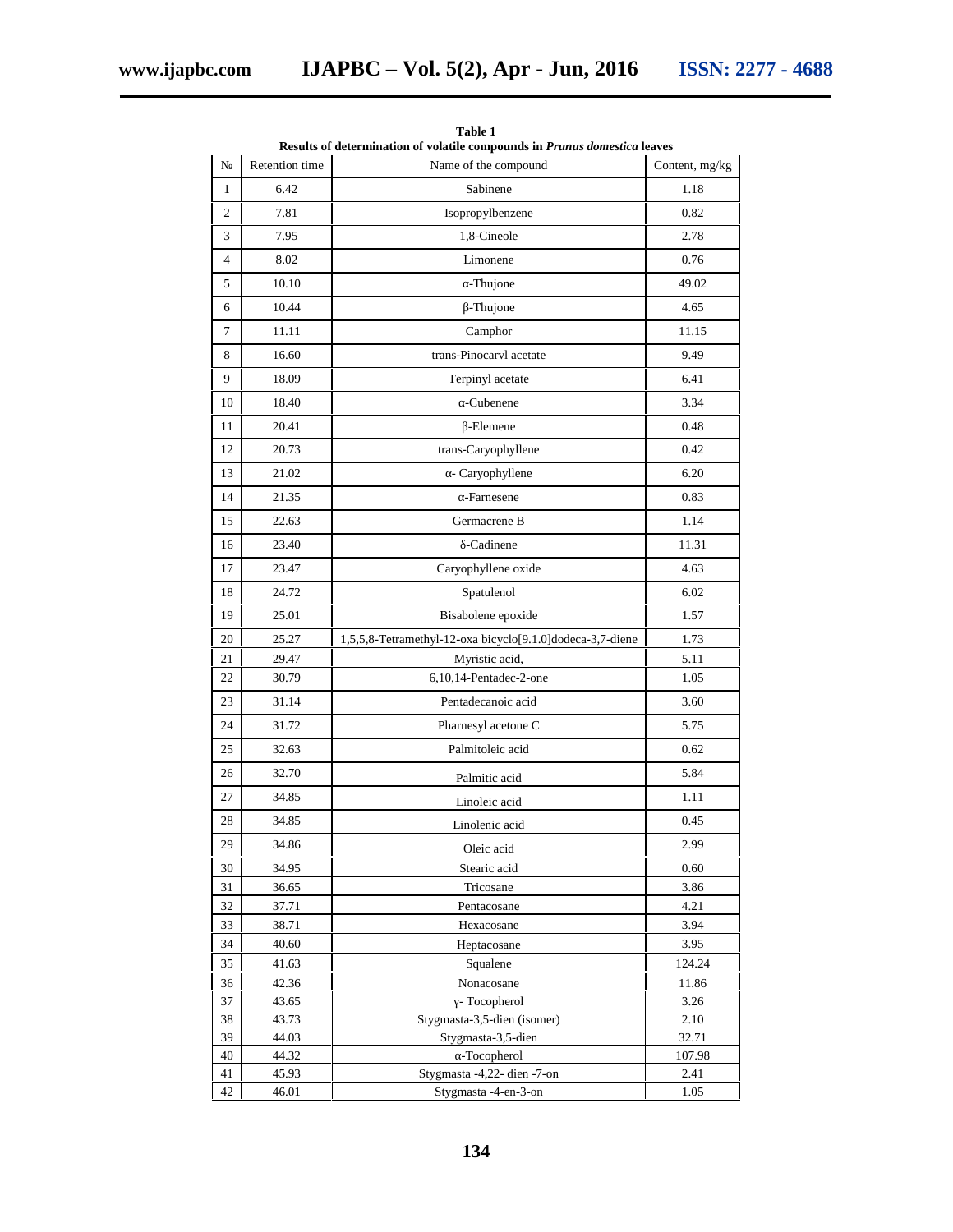

**Figure 1. Graphical result of GC-MS investigation of volatile compounds in** *Prunus domestica* **leaves**

By the GC-MS composition and content of some lipophilic compounds were investigated. 42 substances were established. The total amount of lipophilic compounds was 452.62 mg/kg. Among them 22 mono- and sesquiterpenes, 8 fatty acids, 6 hydrocarbons, 2 tocopherols and 4 steroids were established. Squalene and -tocopherol were determined in the greatest quantity. The total amount of essential oil component was 130.73 mg/kg. -Thujone has the greatest amount among them. This is toxic component and we should avoid presence of it in dry extract. Fatty acids were present in plum leaves in trace amounts. The total amount of tocopherols was 111.24 mg/kg. Presence of such compounds may play role in antioxidant activity of plum leaves extract. Total amount of stygmasta-3,5 dien derivatives and isomers were 38.27 mg/kg. Nowadays determination of Stygmasta-3,5-dien in some fatty oils (for example, olive oils) is used to ascertain the authenticity of oils, the European Community Regulation requires the Stigmasta-3,5 diene and wax ester contents to be determined $16$ .

#### **CONCLUSION**

- 1. Hydroxycinnamic acids, flavonoids, terpenoids, and other substances were investigated in plum leaves.
- 2. Content of total phenolic compounds, hydroxycinnamic acids, flavonoids was determined by spectroscopy.
- 3. Presence and content of volatile components were studied by GC-MS.

#### **ACKNOWLEDGEMENTS**

This material is based on work supported by the National University of Pharmacy, Ukraine, Department of Chemistry of Natural Compounds and Department of Biochemistry**.**

#### **REFERENCES**

- 1. Wyk, B-E. van Food plants of the World: identification, culinary uses and nutritional value / B.-E. van Wyk. – Gauteng: Briza Publications, 2005. – P. 308.
- 2. Upyr LV. Plum: in book Pharmaceutical encyclopedia / Chairman Ed. Council VP. Chernykh. – 2-nd ed. –  $\therefore$  « $R$  N» 2010. – P.1290.
- 3. Zagayko L, Senyuk V, Lenchyk LV, Galimullin  $R$ . Study of antioxidant activity of the extract from plum ordinary leaves. Ukr Biochem J, 2014; 30 (1): 25-28.
- 4. Lenchyk LV, Senyuk V, Ali Sahlani BJ. Determination of acute toxicity of the extract from *Prunus domestica* leaves and organic acids in raw materials. Ukr Biochem J, 2016; 42(1): 66-71.
- 5. Lenchyk L. Determination of phenolic compounds in *Prunus domestica* leaves extract. Scripta Scientifica Pharmaceutica, 2015; 2 (2): 35-39.
- 6. The State Pharmacopoeia of Ukraine / State Enterprise "Ukrainian scientific Pharmacopoeial center". – 1-st edd. Supplement 2– Kharkiv: R R G, 2008. – 620 pp.